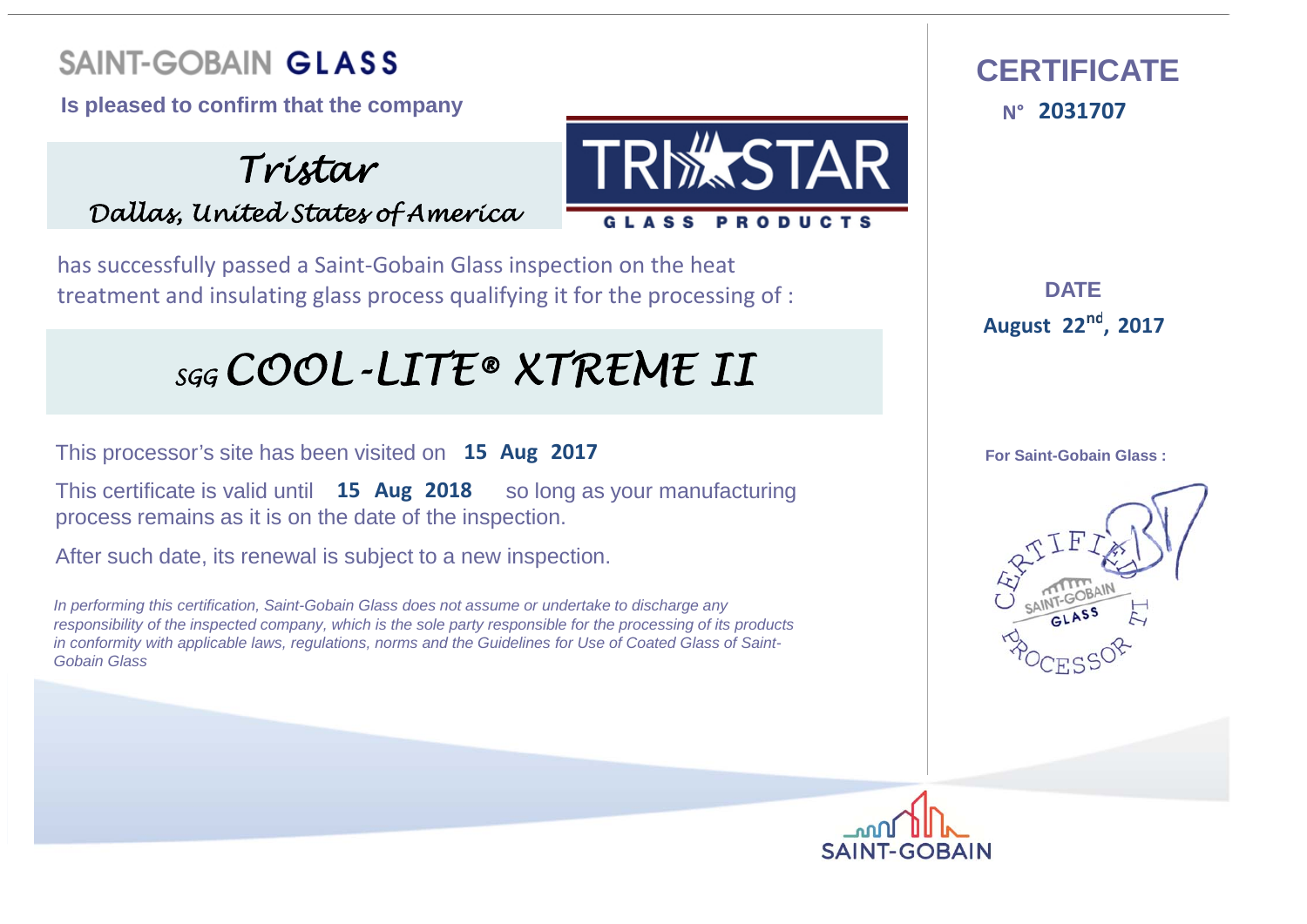**Is pleased to confirm that the company** 

*Tristar Dallas, United States of America*

has successfully passed <sup>a</sup> Saint‐Gobain Glass inspection on the heat treatment and insulating glass process qualifying it for the processing of :

# *SGG COOL-LITE® SKN II*

This processor's site has been visited on **15 Aug 2017**

**This certificate is valid until 15 Aug 2018** so long as your manufacturing process remains as it is on the date of the inspection.

After such date, its renewal is subject to a new inspection.

*In performing this certification, Saint-Gobain Glass does not assume or undertake to discharge any responsibility of the inspected company, which is the sole party responsible for the processing of its products in conformity with applicable laws, regulations, norms and the Guidelines for Use of Coated Glass of Saint-Gobain Glass*



 **CERTIFICATEN°**

**DATE :22 August <sup>2017</sup> nd,**



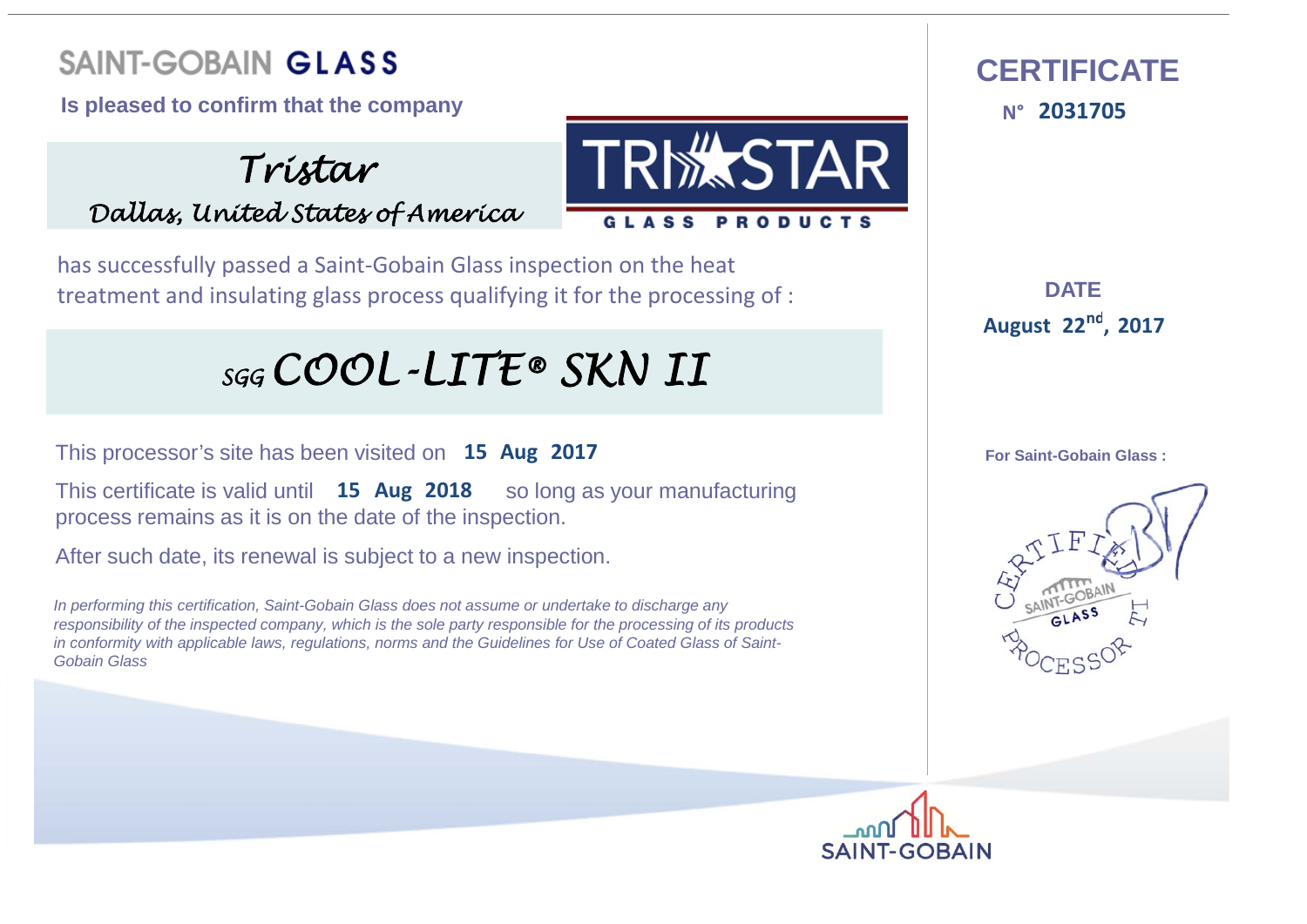**Is pleased to confirm that the company** 

*Tristar Dallas, United States of America*

has successfully passed <sup>a</sup> Saint‐Gobain Glass inspection on the heat treatment and insulating glass process qualifying it for the processing of :

*SGG COOL-LITE® KT*

This processor's site has been visited on **15 Aug 2017**

**This certificate is valid until 15 Aug 2018** so long as your manufacturing process remains as it is on the date of the inspection.

After such date, its renewal is subject to a new inspection.

*In performing this certification, Saint-Gobain Glass does not assume or undertake to discharge any responsibility of the inspected company, which is the sole party responsible for the processing of its products in conformity with applicable laws, regulations, norms and the Guidelines for Use of Coated Glass of Saint-Gobain Glass*





**DATE :22 August <sup>2017</sup> nd,**



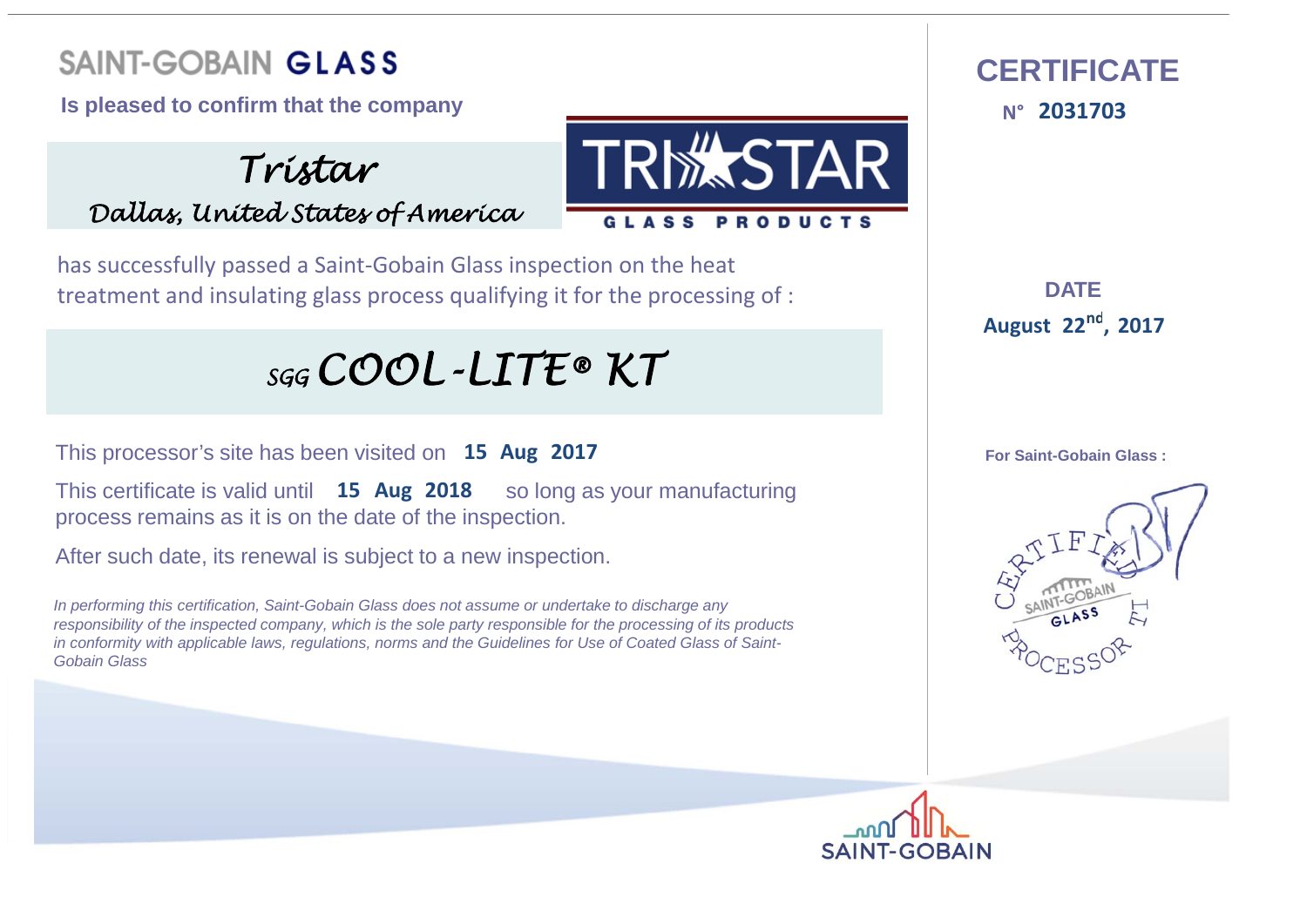**Is pleased to confirm that the company** 

*Tristar Dallas, United States of America*

has successfully passed <sup>a</sup> Saint‐Gobain Glass inspection on the heat treatment and insulating glass process qualifying it for the processing of :

 $_{SGG}$ COOL-LITE® ST

This processor's site has been visited on **15 Aug 2017**

**This certificate is valid until 15 Aug 2018** so long as your manufacturing process remains as it is on the date of the inspection.

After such date, its renewal is subject to a new inspection.

*In performing this certification, Saint-Gobain Glass does not assume or undertake to discharge any responsibility of the inspected company, which is the sole party responsible for the processing of its products in conformity with applicable laws, regulations, norms and the Guidelines for Use of Coated Glass of Saint-Gobain Glass*





**DATE :22 August <sup>2017</sup> nd,**